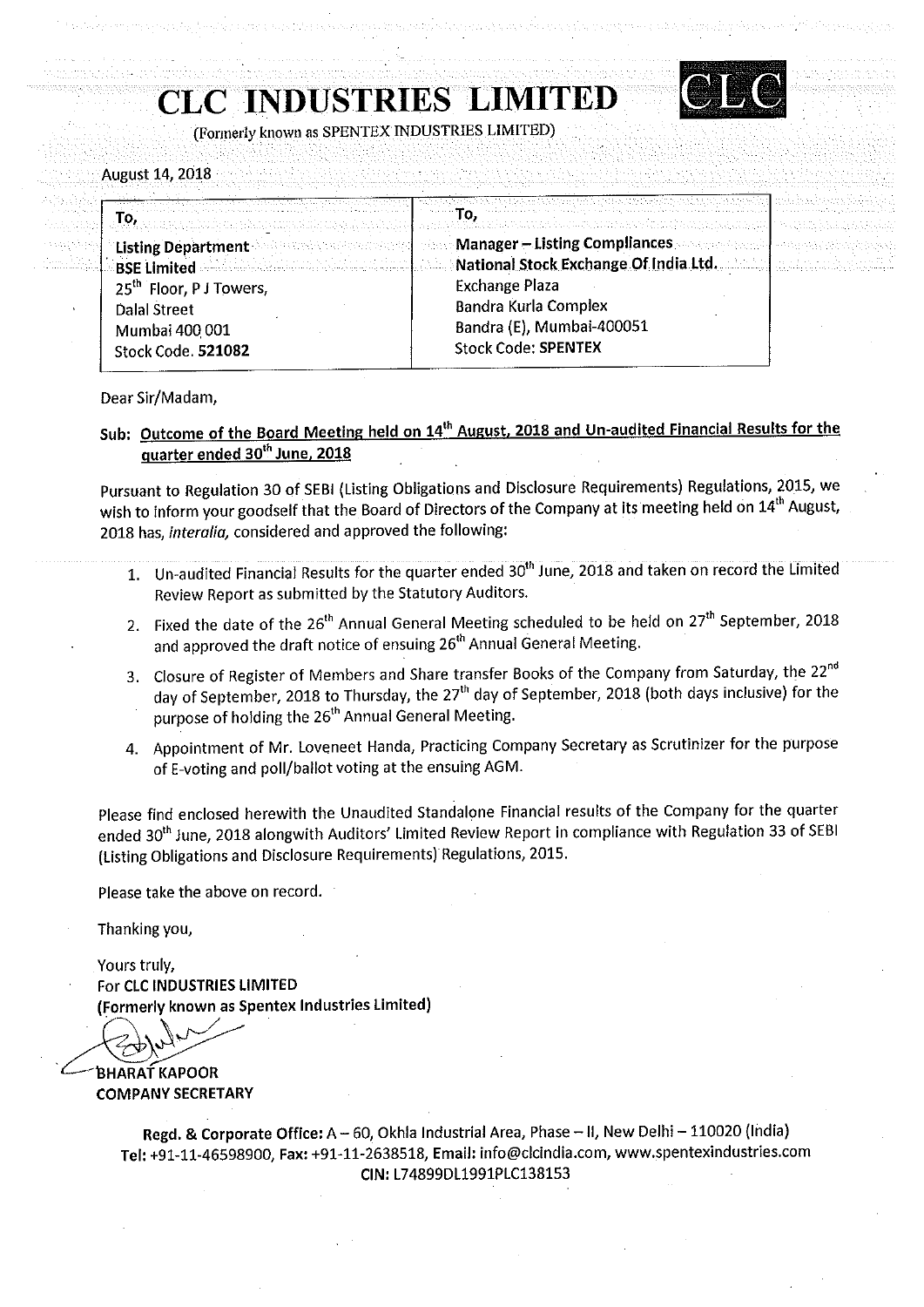$R.N. MARMAH & B. LLP$ <br>CHARTERED ACCOUNTANTS Phones: +91-11-4319 2000 / 210

I

Phones: +91-11-4319 2000 / 2100 Fax: +91-11-4319 2021 E-mail: rnm@rnm.in Website : www.mm.in

Review Report on Quarterly Standalone Financial Results of the Company pursuant to the Regulation <sup>33</sup> of the SEBi (Listing Obligations and Disclosure Requirements) Regulations, 2015.

To The Board of Directors CLC Industries Limited (Formally known as Spentex Industries Limited) A-60, Okhla Industrial Area, Phase -II, New Delhi-110020

1. We have reviewed the accompanying statement of standalone unaudited financial results ("The Statement") of CLC industries Limited (Formally known as Spentex Industries Limited)("The Company") for the quarter ended June 30, <sup>2018</sup> pursuant to the requirement of Regulation <sup>33</sup> of SEBi (Listing Obligations and Disclosure Requirements) Regulations, 2015, as modified by SEBi circular no. ClRiCFD/FAC/62/2016 dated 5th July 2016.

This Statement is the responsibility of the Company's management and approved by the Board of Directors, which has been prepared in accordance with recognition and measurement principles laid down in lndian Accounting Standards prescribed under Section133 of the Companies Act, <sup>2013</sup> read with relevant rules issued there under and other recognized accounting principles generally accepted in india. Our responsibility is to issue areport on the Statement based on our review.

2. We conducted our review in accordance with the Standard on Review Engagement (SRE) <sup>2410</sup> " Review of interim financial information performed by the independent Auditor of the Entity" issued by the institute of Chartered Accountants of india. This standard requires that we plan and perform the review to obtain moderate assurance as to whether the financial statements are free of material misstatement. <sup>A</sup> review is limited primarily to inquiries of Company personnel and analytical procedures applied to financial data and thus provide less assurance than an audit. We have not performed an audit and accordingly, we do not express an audit opinion.

3(a) Refer note No.5 of the Standalone financial results for the quarter ended June 30, <sup>2018</sup> wherein the company had made <sup>a</sup> provision for value of long term investments amounting to Rs. 2,044.70 Lakhs in Amit Spinning industries Limited (ASIL), Subsidiary of the Company and written off recoverable amounting to 'Rs 7557.94 Lakhs due from above subsidiary keeping in view of ongoing proceedings of ASIL in National Company Law Tribunal under insolvency and Bankruptcy code. Further we are unable to determine the amount of liability that may arise on account of Corporate Guarantee given on behalf of ASIL

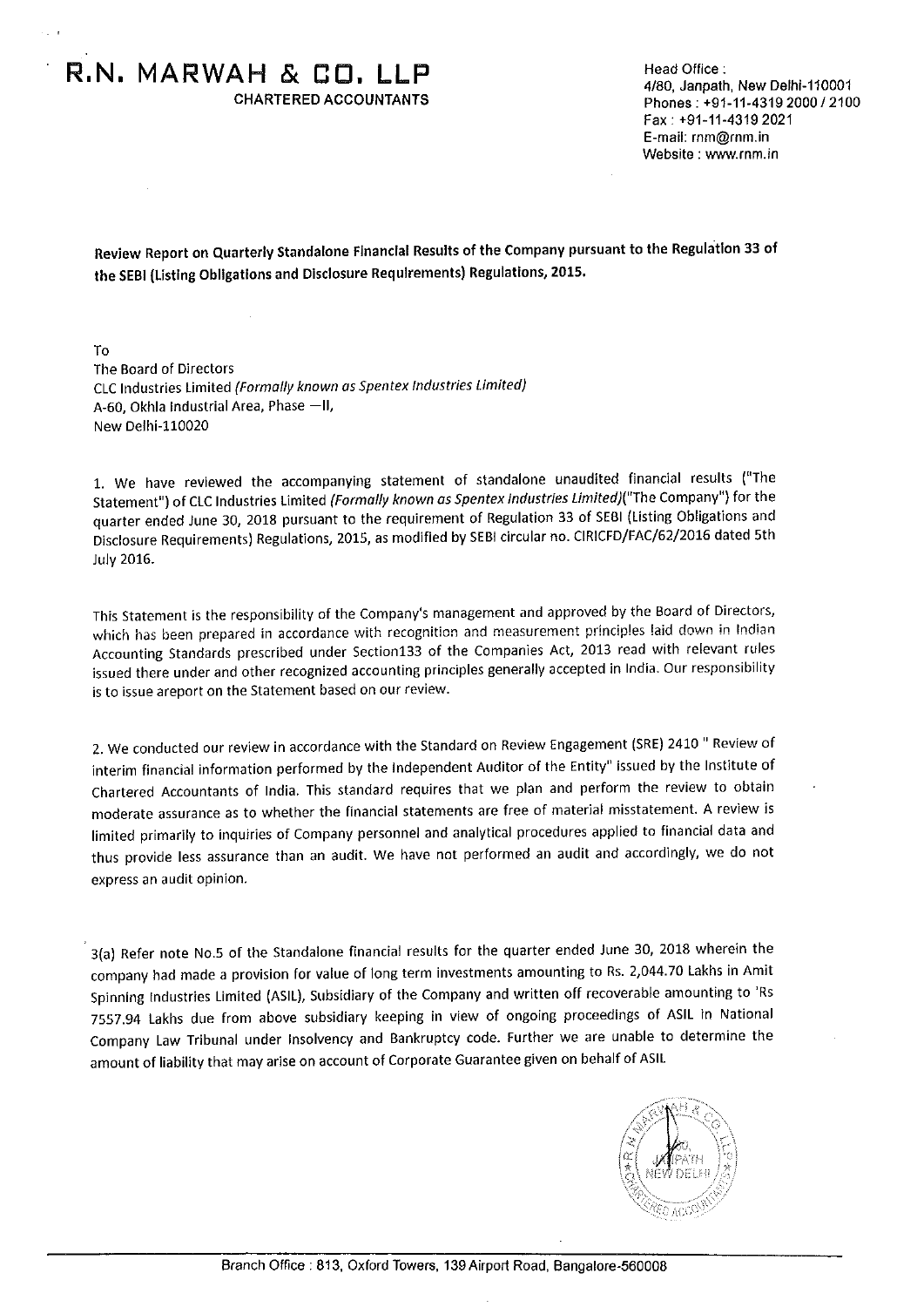## R.N.MARWAH & GD LLF' CHARTERED ACCOUNTANTS

b. Note No.6 of the Standalone financial results for the quarter ended June 30, 2018, which indicates that the Company has accumulated losses and its net worth has been fully eroded.Further, majority of the banks have categorized borrowings of the Company as Non—Performing Assets (NPA) and have sent recall notices u/s 132(2) of Securitization and Reconstruction of Financial Assets and Enforcement of security interest Act (SARFAESI), <sup>2002</sup> to the Company. These Conditions indicate the existence of <sup>a</sup> material uncertainty that may cast significant doubt about the Company's ability to continue as a Going Concern, In case the going concern concept is vitiated, necessary adjustment will be required in the carrying amount of assets and liabilities which are not ascertainable. However, the financial result of the Company has been prepared on the basis of the reasons stated in the said notes.

c. The Company has not charged to statement of Profit and loss interest expense of Rs.1340.49 lakhs for the current quarter and Rs.14975.90 lakhs up to previous years respectively, and related penal interest and other charges if any in respect of delay in repayment of borrowings from banks. Therefore, we are unable to comment on the adequacy of interest and other charges provided for in the statement of Profit & Loss. Refer Note no <sup>8</sup> to the standalone financial results for the quarter ended June 30, 2018.

We further report that, without considering the impact of paragraphs (a) and (b) above the effect of which, couid not be determined and had the observation made by us in paragraphs (c)is considered, the loss before tax for the quarter ended June 30, 2018,would have been Rs.1514.16 lakhs as against the reported figure of Rs, 173.67 lakh.

4. Without qualifying our limited review report, we draw attention to:

(a) Note no <sup>7</sup> to the standalone unaudited financial results for the quarter ended June 30, 2018, wherein the Company has not allotted shares against share application amount of Rs.1109.50 lakhs which was brought in by the promoters in more than one installment under the restructuring scheme approved by the Bankers of the Company. However, the Company has not complied with the provision of Section <sup>42</sup> of the Companies Act, <sup>2013</sup> for the reason stated in the said note,

(b) Note no <sup>11</sup> to the standalone unaudited financial results for the quarter ended June 30, 2018, regarding balances of parties under the head trade receivable, trade payable and loans & advances which are subject to confirmation, reconciliation and consequential adjustments if any.

(c) The Company is Required to deposit/invest <sup>a</sup> sum of at least 15% of the amount of its debentures matured during the financial year 2017—18 in one or more of the prescribed methods vide circular no.0412013 dated February 11,2013 issued by Ministry of Corporate Affairs However, the Company has not complied with the requirement of the said circular.

(d) Refer note no. <sup>9</sup> to the standalone financial results, during the Quarter ended June 30, <sup>2018</sup> Company has booked refund of Wheeling charges and wheeling Loss for the FY 2015-16 and 2016-17 amounting to Rs. 311.40 Lakhs and power factor incentive of Rs. 761.27 Lakhs based on petition filledbefore MERC ( Maharashtra Electricity Regulatory Commission) U/S <sup>142</sup> of the electricity Act, <sup>2003</sup> as well as U/S <sup>86</sup> (1) (a), 86(1) (i)read with read with section 42(2) and section <sup>23</sup> of Electricity Act, <sup>2003</sup> and other relevant Rules and Regulations.

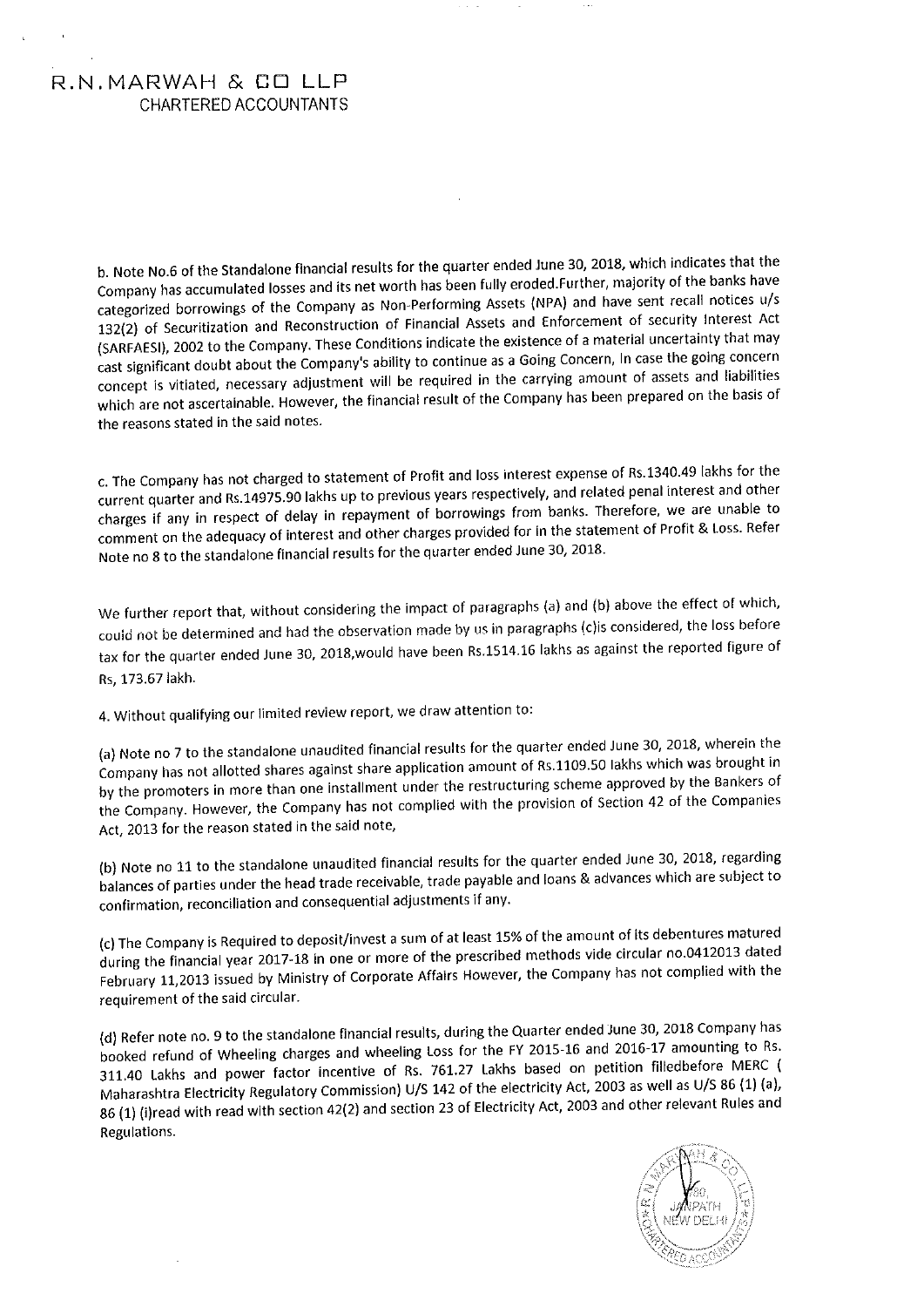## R.N.MARWAH & CO LLP CHARTEREDACCOUNTANTS

5. Based on our review conducted as above subject to the adjustments that may be required to the financial results in view of our remarks stated in paragraph <sup>4</sup> above, nothing has come to our attention that causes us to believe that the accompanying statement of unaudited Standalone Financial Results, prepared in accordance with the applicable Accounting Standards and other recognized accounting practices and policies, has not disclosed the information required to be disclosed in terms of Regulations <sup>33</sup> of SEBI (Listing obligations and Disclosure Requirements) Regulations,2015 as modified by Circular No CIR/CFD/FAC/62/2016 dated July S,2016,including the manner in which it is to be disclosed or that it contains any material misstatement.

For <sup>R</sup> <sup>N</sup> Marwah& Co LLP (Chartered Accountants) Reg No. 001211N/N50019

 $\sum_{k=1}^{n} \binom{n}{k}$ 

(Partner) Membership No. 511190

Date: August 14, 2018 Place: New Delhi

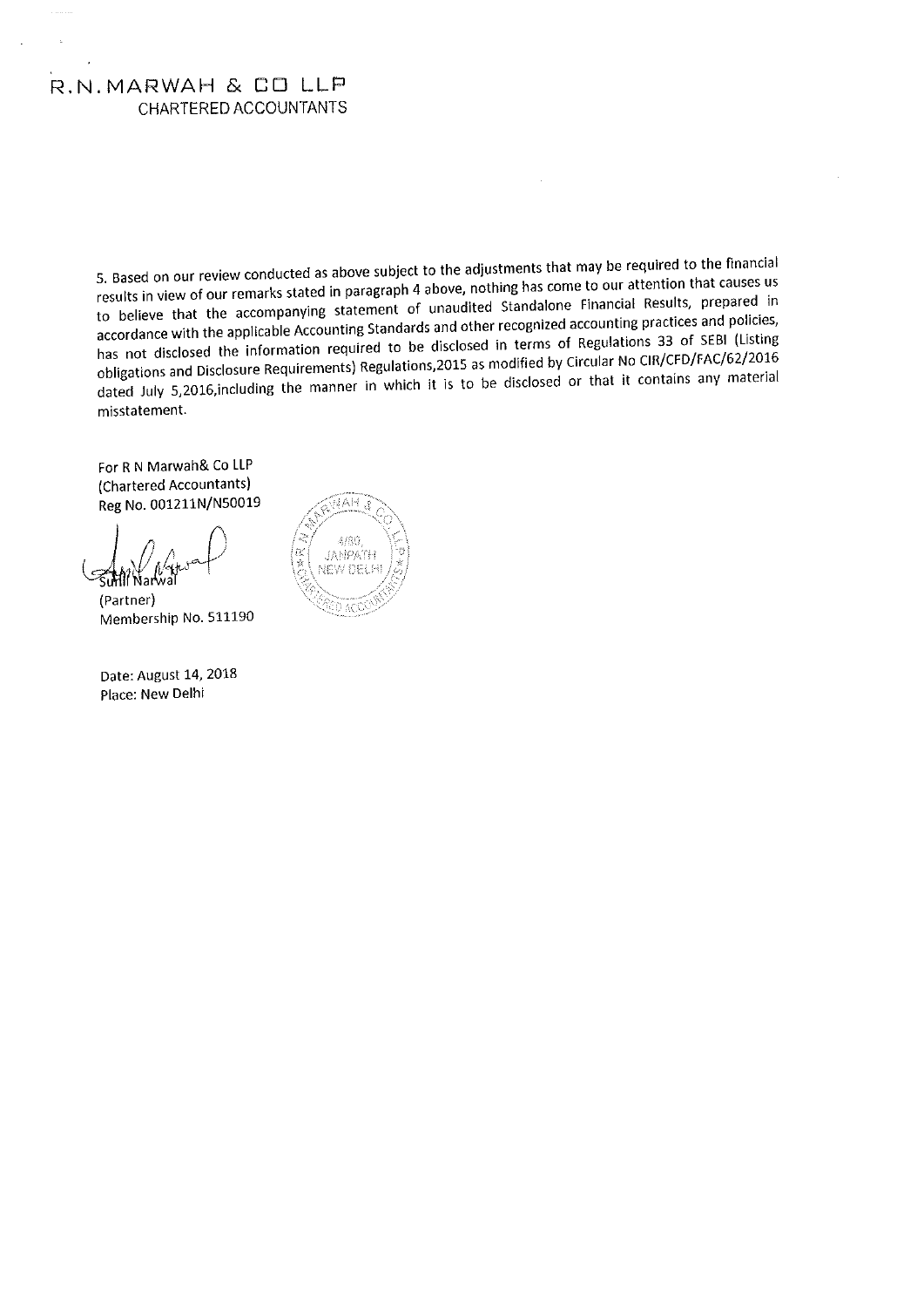**CLC Industries Limited**<br>(Formerly Known as Spentex Industries Limited) (Formerly Known as Spentex Industries Limited) Regd. Off : A-60, OKHLA INDUSTRIAL AREA, PHASE - II, NEW DELHI - 110020. CIN : L74899DLI991PLC138153; Email : secretarial@elcindia.com and conservative

|                    | Statement of Standalone Financial Results for the quarter ended June 30, 2018  |                            |                           |                            | (Rs. in Lakns, ехсері ЕРЭ) |  |
|--------------------|--------------------------------------------------------------------------------|----------------------------|---------------------------|----------------------------|----------------------------|--|
| <b>Particulars</b> |                                                                                | Quarter ended              |                           |                            | Year ended                 |  |
|                    |                                                                                | June 30, 2018<br>Unaudited | March 31, 2018<br>Audited | June 30, 2017<br>Unaudited | March 31, 2018<br>Audited  |  |
|                    |                                                                                |                            | (Ref.Note No.15)          |                            |                            |  |
| I                  | Revenue From Operations                                                        | 9,189.93                   | 10,630.05                 | 14,123.02                  | 48,053.43                  |  |
| П                  | Other Income                                                                   | 165.61                     | 1,111.23                  | 86.79                      | 1,217.44                   |  |
| Ш                  | Total Income (1+11)                                                            | 9,355.54                   | 11,741.28                 | 14,209.81                  | 49,270,87                  |  |
| IV                 | Expenditure:                                                                   |                            |                           |                            |                            |  |
|                    | Cost of materials consumed                                                     | 5,983.71                   | 7.355.22                  | 9.073.00                   | 32,030.73                  |  |
|                    | Purchase of Stock in Trdae                                                     | 45.02                      | 8.70                      | 2.08                       | 26.45                      |  |
|                    | Changes in inventories of finished goods, Stock- in Trade and work in progress | 316.32                     | 363.46                    | 916.39                     | 2,246.97                   |  |
|                    | Excise Duty on sale                                                            |                            |                           | 23.93                      | 23.93                      |  |
|                    | Employees benefits expenses                                                    | 1,619.18                   | 1,556.22                  | 2.053,49                   | 7,324.42                   |  |
|                    | <b>Finance Costs</b>                                                           | 213.84                     | 236.03                    | 200.57                     | 874.17                     |  |
|                    | Depreciation and amortisation expenses                                         | 251.61                     | 267.99                    | 262.48                     | 1.055.46                   |  |
|                    | Other expesnes                                                                 | 1,099.53                   | 2,151.74                  | 3,115,90                   | 10,293.62                  |  |
|                    | <b>Total Expenses (IV)</b>                                                     | 9,529.21                   | 11,939,36                 | 15,647.83                  | 53,875.75                  |  |
|                    |                                                                                |                            |                           | (1,438.02)                 | (4,604.88)                 |  |
| v<br>VI            | Profit /(Loss) before exceptional Items and Tax (III-IV)<br>Exceptional Items  | (173.67)                   | (198.07)<br>2,601.18      |                            | 12,203.82                  |  |
|                    |                                                                                |                            |                           |                            |                            |  |
|                    | VII Profit/(Loss) before tax (V-VI)                                            | (173.67)                   | (2,799.25)                | (1, 138, 02)               | (16, 808, 70)              |  |
|                    | VIII Tax expense                                                               |                            |                           |                            |                            |  |
|                    | (1) Current Tax                                                                |                            |                           |                            | (44.13)                    |  |
|                    | (2) Mat Credit Entitlement Excess Provision Written Back                       |                            | (44.13)                   | $\overline{a}$             |                            |  |
|                    | (3) Deferred Tax                                                               |                            | (44.13)                   |                            | (44.13)                    |  |
|                    | <b>Total Tax Expenses</b>                                                      |                            | (2,755.12)                | (1, 438.02)                | (16, 764.57)               |  |
| IX                 | Profit/(Loss) for the period from continuing operation (VII-VIII)              | (173.67)                   |                           |                            |                            |  |
| X                  | Other Comprehensive Income                                                     |                            |                           |                            |                            |  |
|                    | Items that will be reclassified to profit or loss                              |                            |                           |                            |                            |  |
|                    | Items that will not be reclassified to profit or loss                          |                            |                           |                            |                            |  |
|                    | Changes In fair value of FVTOCI equity instruments                             | 0.01                       | (0.02)                    | (0.02)                     | (0.11)                     |  |
|                    | Actuarial (gain)/loss on remeasurement of defined benefit plan                 | 58.11                      | 145.26                    | 30.92                      | 238.02                     |  |
|                    | Other comprehensive income for the period (net of tax)                         | 58.12                      | 145.24                    | 30.91                      | 237.91                     |  |
| XI                 | Total comprehensive income for the period (IX+X)                               | (231.79)                   | (2,900.37)                | (1, 468.92)                | (17,002.48)                |  |
|                    |                                                                                |                            |                           |                            |                            |  |
|                    | Paid up Equity Share Capital Face value of Rs. 10 each (No. in Lakhs)          | 897.72                     | 897.72                    | 897.72                     | 897.72                     |  |
|                    | Earnings per share (of INR 10 each):                                           |                            |                           |                            | (18.67)                    |  |
|                    | (a) Basic                                                                      | (0.19)                     | (3.07)<br>(3.07)          | (1.60)<br>(1.60)           | (18.67)                    |  |
|                    | (a) Diluted                                                                    | (0.19)                     |                           |                            |                            |  |
|                    |                                                                                |                            |                           |                            |                            |  |
|                    |                                                                                |                            |                           |                            |                            |  |

**Whole** 

the control of the control of

<u>Notes:</u><br>1 The above Standalone Financial Results of the Company for the the quarter ended June 30, 2018. have been reviewed and recommended by the Audit Committee and approved by the Board of Directors of the Company at its meeting held on August 14, 2018. The financial results are prepared In accordance with the Indian Accounting Standard (Ind AS) as prescribed under section <sup>133</sup> of the Companies Act, <sup>2013</sup> read with Companies (lndlan Accounting Standards) Rules 2015 (as amended).

New Delhi

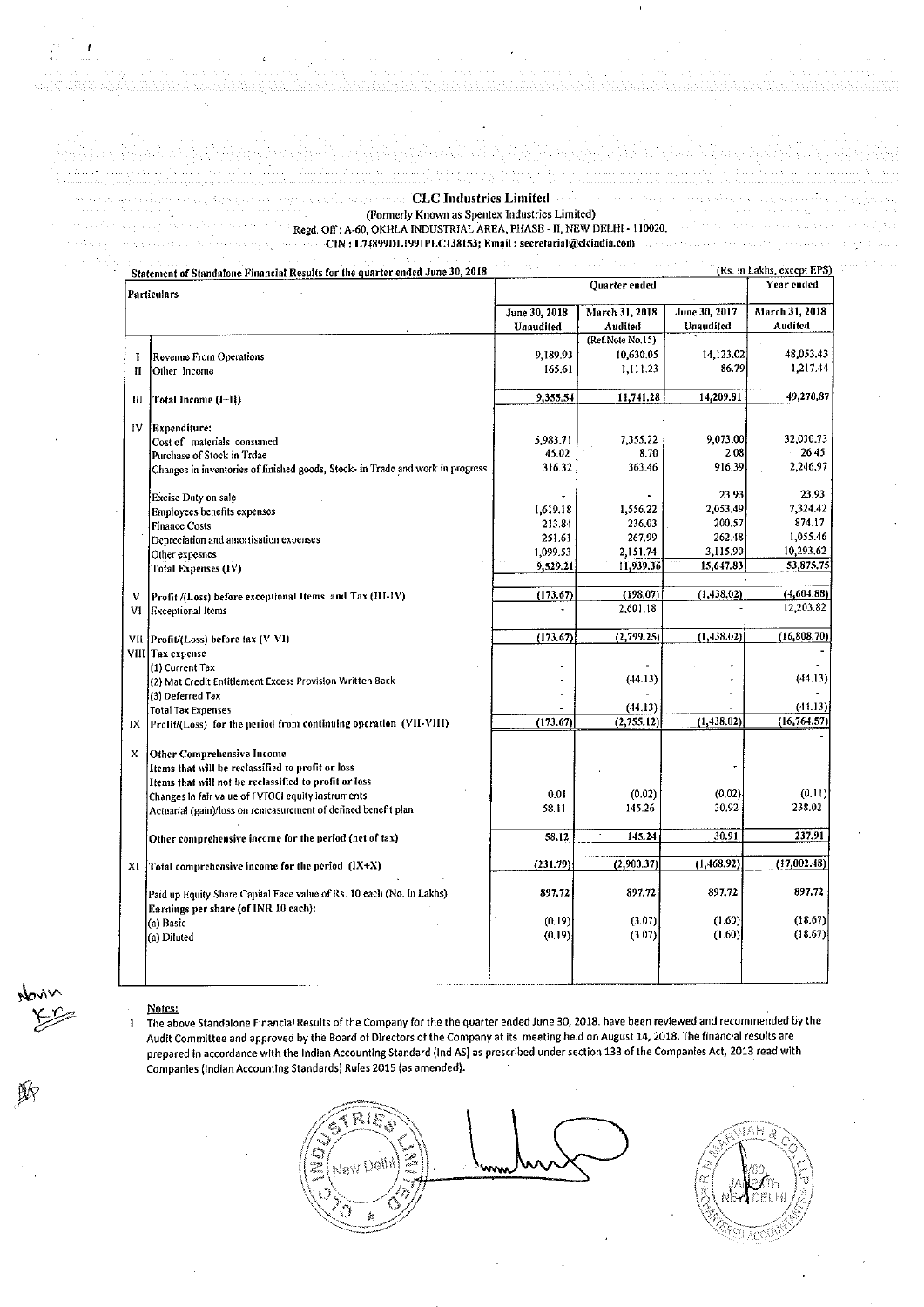- The format forthe unaudited quarterly results as prescribed In SEBI's Circular No.CiR/CFD/CMD/15/2015 dated 30th November <sup>2015</sup> has been modified to comply with the requirements of SEBI's Circular No. CIR/CFD/FAC/62/2016 dated 5th July, 2016, Ind AS and Schedule III to the Companies Act, <sup>2013</sup> applicable to the Company that is required to comply with ind-AS.
- The Statutory Auditors have carried out limited review of the Standalone Financial Results of the Company forthe quarter ended June 30, 2018.
- in accordance with ind AS <sup>108</sup> "Operating Segment" on Segment Reporting notified under the Companies (Accounting Statndards) Rules, <sup>2006</sup> (as amended) In accordance with section <sup>133</sup> of the Comapanies Act, 2013, read with relevant rules Issued thereunder, for standalone financials, the Company is in the business of Manufacture of Yarn and there is only single segment.

| <b>Entity wise disclosure</b>   | Domestic       | Overseas       |
|---------------------------------|----------------|----------------|
| Revennue from operations        | (Rs. In Lakhs) | (Rs. In Lakhs) |
| Quarter ended on June 30, 2018  | 7.262.81       | 1.927.12       |
| IQuarter ended on June 30, 2017 | 9.156.08       | 4.966.94       |

- Expenses of exceptional nature comprise of provision for diminution in the value of investment in the subsidiary Amit Spinning industries Limited (ASIL) Rs. 2044.70 lacs and write off of Rs. 7557.94 lakhs recoverable from the subsidiary ASIL. During the Financial Year 2017-18 ASIL moved to National Company Law Tribunal (NCLT) for resolution of its liabilities. Further, NCLT vide order dated 01.08.2017, has admitted the Company/5 petition and has appointed Resolution Professional for the Company The same has been so accounted for keeping in view the ongoing proceedings of Amit Spinning Industries limited ( ASlL) in National Company Law Tribunal (NCLT) under the insolvency and Bankrupcy Code (iBC),2016. The company ASIL has filed its petition before NCLT and Resolution professional has been appointed as per lEC,2016 . keeping in view of above as per ind AS <sup>109</sup> no adjustment was made for Corporate guarantee given by Spentex industries Limited to ASiL.
- As on June 30, 2018, the accumulated losses ofthe Company had exceeded its net worth. The Quarterly and year ended results of the company has been prepared on going concern basis as the management believe that the accumulated losses would be wipped off and the profitability improved and the networth will turn positive once financial restructuring is carried out by the lenders and requisite working capital is raised. Company is in advanced stages of this financial resolution and is quite hopeful that within the current financial year, the same will be carried out.
- The Company has not allotted shares against amount of Rs. 1,109.50 lakhs which was brought in by the promoters in more than one installments under restructuring scheme approved by the bankers of the company. Due to pending necessary approvals and directions for allotment of shares, the Company has not complied with the provisions of Section <sup>42</sup> of the Companies Act, <sup>2013</sup> .
- The Company's accounts had become Non performing assets (NPA) with majority of the banks and due to this reason, the majority of lenders stopped charging interest from the company on their ouststanding debts amount from the dates on which their accounts become MFA. in view of the above, the company has not charged to statement of profit and loss account interest expenses of Rs. 1,340.49 lakhs and related penal interest and other charges for the quarter, if any, in respect of delay in repayment of borrowings from the banks. Further, Liability for interest expenses of Rs. 14,975.90 lakhs till March 31, <sup>2018</sup> has not been accounted for.
- During the quarter ended June 30, <sup>2018</sup> company has booked refund ofWheeiing charges and wheeling Loss for the FY 2015-16 and 2016-17 9 amounting to Rs. 311.40 Lacs and power factor incentive of Rs. 761.27 Lacs based on petition filled before MERC ( Maharashtra Electricity Regulatory Commission) u/s 142 of the Electricity Act, 2003 as well as u/s 86(1)(a), 86(1)(l) read with Section 42(2) and Section 23 of Electricity Act, <sup>2003</sup> and other relevant Rules and Regulations. Management is confident for recovery of the same.
- 10 ind AS 115 Revenue from Contracts with Customers, mandatory for reporting periods beginning on or after April 1, 2018, replaces existing revenue recognition requirements. Under the modified retrospective approach there were no significant adjustments required to the retained earnings at April 1, 2018. Also, the application of ind AS <sup>115</sup> did not have any significant impact on recognition and measurement of revenue and related items in the financial results.
- 11 The outstanding balance as on June <sup>30</sup> , <sup>2018</sup> in respect of trade receivables, trade payables and loans & advances are subiect to confirmation/reconcillation at the financial year end and consequential adjustment if any, from the respective parties. The management, however, does not expect any material variations.
- 12 Due to working capital crunch, Baramati plant was shutdown during the FY 2017-18 .Management of the company is confident of restarting the unit within current financial year once financial restructuring is carried out by lenders and additional working capital is raised. this shut down is temprory in nature, hence no imparlment testing was done.
- 13 Revenue from operations for periods up to June 30, <sup>2017</sup> includes excise duty, which is discontinued effective from July 01, <sup>2017</sup> upon implementation of Goods and Service Tax (GST) in india. in accordance with 'ind-AS 18, Revenue' GST is not included in revenue from operations. in view of the aforesaid restructuring of indirect taxes, revenue from operations for the quarter/year ended on March 31, <sup>2018</sup> are not comparable to the extent with the previous periods."

New Dethi